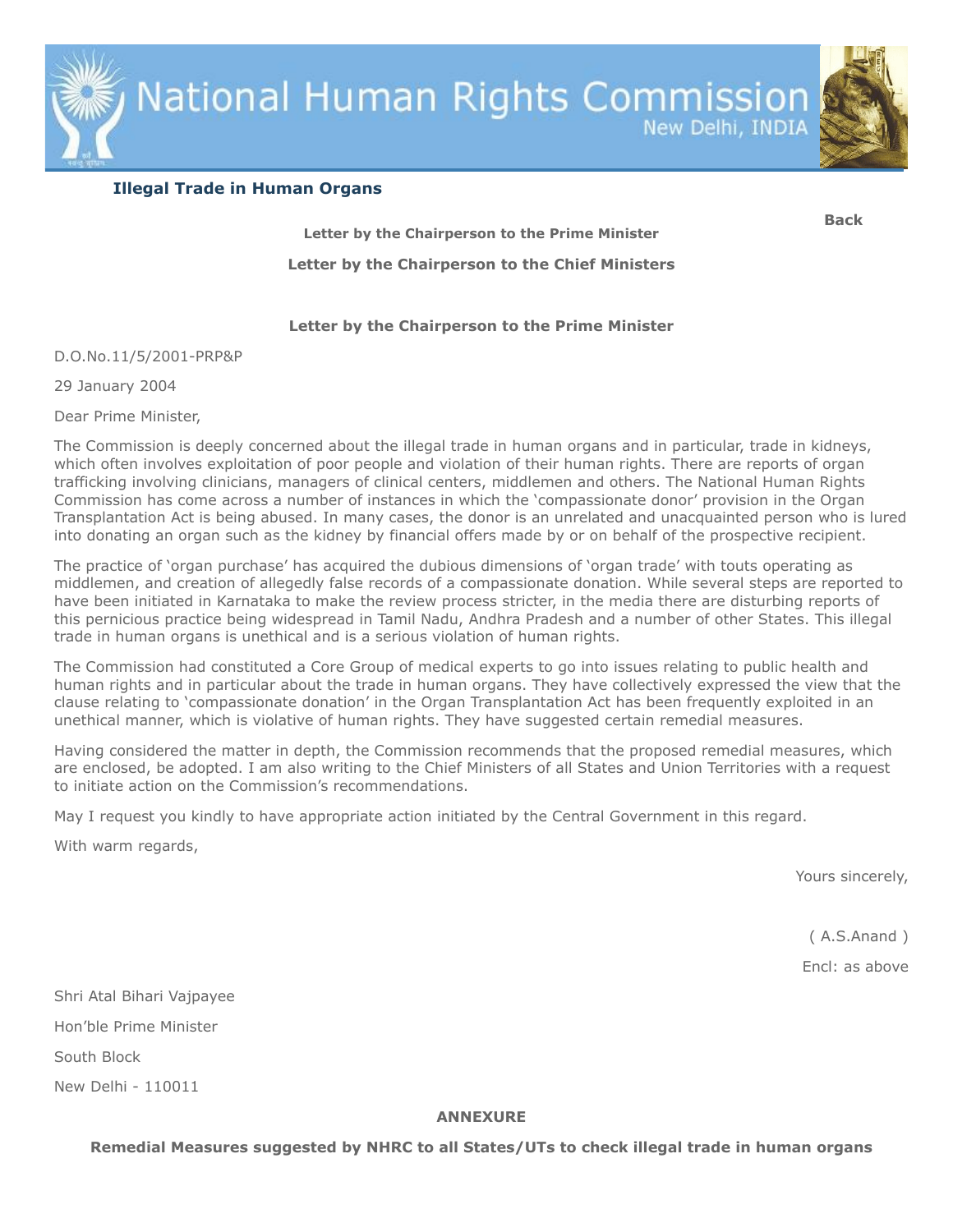a) State Medical Councils should screen the records of hospitals performing organ transplants (especially kidney transplants) and estimate the proportion of transplants which have been made through a 'compassionate donor' mechanism. In case of kidney transplants, wherever the proportion has exceeded 5% of the cases performed in any of the past 5 years, the State Medical Council should initiate a full fledged enquiry into the background of the donors and the recipients, as well as a careful documentation of the follow-up health status of the donor and the nature of after care provided by the concerned hospital. Wherever police enquiries are needed for such background checks, the help of the State Human Rights Commission may be sought for providing appropriate directions to the State agencies.

b) Cadaver Transplant programmes should be promoted to reduce the demand for 'live donors'.

c) Facilities for chronic renal dialysis should be increased and improved in hospitals, to provide alternatives to kidney transplantation.

d) Better facilities should be provided for transparent and effective counseling of prospective donors.

e) Wherever possible, a mechanism should be established for independent verification of the veracity of 'compassionate donation' by a group of experts which is external to the hospital wherein the transplant procedure is proposed to be performed.

## <span id="page-1-0"></span>**Letter by the Chairperson to the Chief Ministers**

D.O. No.11/5/2001-PRP&P

29 January 2004

Dear Chief Minister,

The Commission is deeply concerned about the illegal trade in human organs and in particular, trade in kidneys which often involves exploitation of poor people and violation of their human rights. There are reports of organ trafficking involving clinicians, managers of clinical centers, middlemen and others. The National Human Rights Commission has come across a number of instances in which the 'compassionate donor' provision in the Organ Transplantation Act is being abused. In many cases, the donor is an unrelated and unacquainted person who is lured into donating an organ such as the kidney by financial offers made by or on behalf of the prospective recipient.

The practice of 'organ purchase' has acquired the dubious dimensions of 'organ trade' with touts operating as middlemen, and creation of allegedly false records of a compassionate donation. While several steps are reported to have been initiated in Karnataka to make the review process stricter, in the media there are disturbing reports of this pernicious practice being widespread in Tamil Nadu, Andhra Pradesh and a number of other States. This illegal trade in human organs is unethical and is a serious violation of human rights.

The Commission had constituted a Core Group of medical experts to go into issues relating to public health and human rights and in particular about the trade in human organs. They have collectively expressed the view that the clause relating to 'compassionate donation' in the Organ Transplantation Act has been frequently exploited in an unethical manner, which is violative of human rights. They have suggested certain remedial measures.

To curb this abuse, the Commission recommends that the remedial measures which are enclosed be adopted. I request you to direct the concerned authorities to implement these measures. It would also be useful if the situation is monitored at the highest level at regular intervals. It would be appreciated if a report on the action taken on the above recommendations could be sent to the Commission at the earliest.

With regards,

To

Yours sincerely,

( A.S.Anand )

Encl: as above